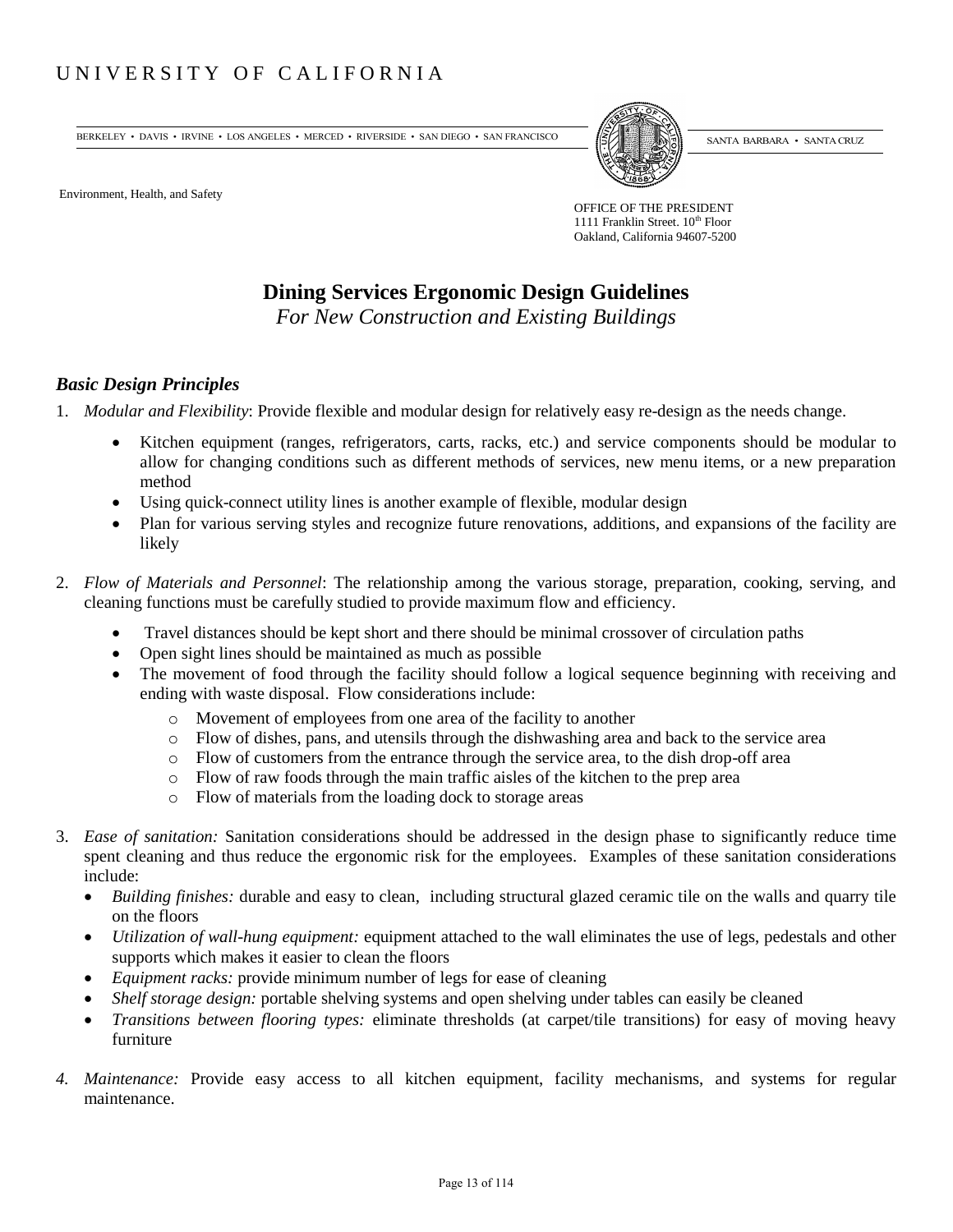# *Human Engineering*

A work space that is designed with the safety and comfort of the employee in mind can positively impact productivity, efficiency, and reduce injuries.

Sufficient work space- The amount of space necessary for individual workers can vary based on the tasked performed. The following should be considered when determining work space:

- The number of people working in the space
- The amount and type of equipment
- Equipment door clearance
- The number and types of meals prepared and served
- Necessary storage space (and its proximity to the work space)
- Aisle space

#### *Space Requirements*

Storage needs will increase over time and this growth should be considered during the design phase. Having sufficient storage space allows employees to more easily access product. This can reduce the risk of injury by reducing awkward posture, extended reaches, and handling distances. Sufficient space for the use of material handling equipment use should also be considered. (See appendix for specific space requirements)

## *Work Surfaces*

Height adjustable work surfaces (such as pedal assist) improve productivity and comfort. Install these in strategic locations to accommodate employee height differences and to make heavy tasks (i.e. using meat slicers and cheese graters) and light work (i.e. slicing, peeling, and cleaning foods) easier to perform. Such work surfaces should have a range of at least 28-44 inches in height.

## *Equipment Storage*

The facility design should include storage space for material handling equipment, such as:

- Carts
- Hand trucks
- Skate wheel conveyors
- Forklifts

The storage location should provide easy accessibility to the equipment as well as power to charge the equipment.

# *Temperature and Humidity*

Temperature and humidity levels can impact the risk of musculoskeletal injuries. For this reason, HVAC systems in the dishwashing and potwashing areas should be designed to provide a sufficient amount of air supply and exhaust to maintain the moisture level as low as possible and the temperature within the comfort zone. Considerations should also be given to areas with higher temperatures such as a bakery or rotisserie.

#### *Noise Levels*

It has been demonstrated that high levels of noise in a work setting can cause fatigue, accidents, and low productivity. Some design techniques to reduce noise levels include:

- Sound-reducing materials placed onto the underside of tables and counters.
- Separation of areas in the food facility, especially warewashing
- Designing conveyors to create a sound barrier between dish drop-off points and warewashing
- Acoustic ceilings which are grease- and moisture-resistant
- Carpeting in dining seating areas
- Carpeting on walls of dining areas
- Remote refrigerator compressors

If necessary, partner with Environmental Health and Safety specialists to determine safe and acceptable noise levels.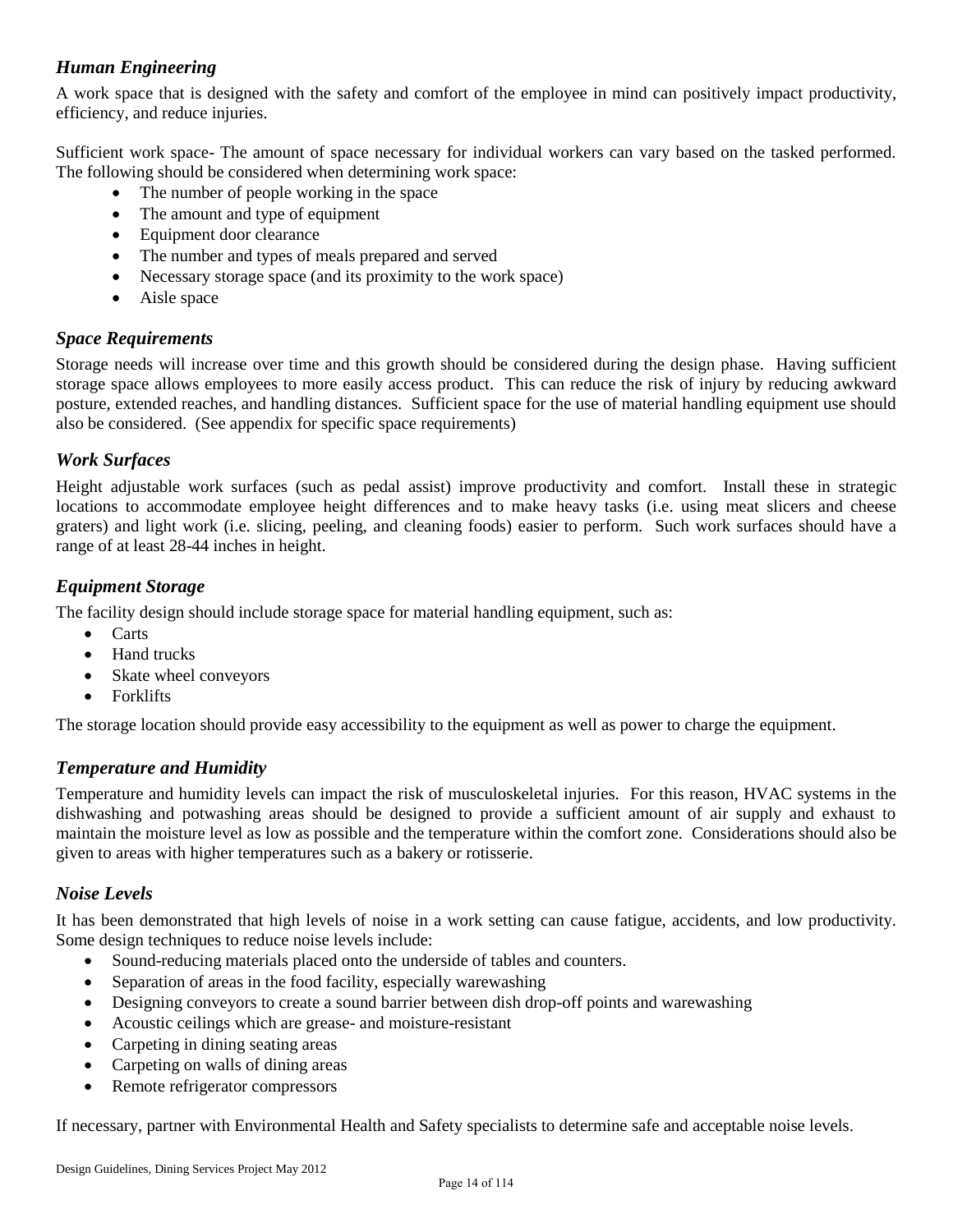# *Lighting*

Proper lighting levels are essential for the safety and well-being of foodservice employees. Below are the recommended lighting levels for foodservice facilities.

| <b>Space</b>                | <b>Recommended Lighting (Foot Candles)</b> |
|-----------------------------|--------------------------------------------|
| Receiving                   | 25-45                                      |
| Storage                     | $15 - 20$                                  |
| Pre-preparation             | $20 - 30$                                  |
| Preparation and Production  | $30 - 50$                                  |
| Warewashing                 | 70-100                                     |
| POS/Cashier                 | $35 - 50$                                  |
| <b>Intimate Dining</b>      | $5-15$                                     |
| <b>Casual Dining</b>        | $10-20$                                    |
| <b>Quick Service Dining</b> | $40 - 50$                                  |

#### *Floor Finishes*

When selecting floor finishes, employee safety (slip and fall prevention) as well as ease of sanitation should be considered

# *Furniture Selection*

Purchase durable light-weight tables and chairs for the dining facility that can easily be moved for daily cleaning

## *Agency Approval*

All design and construction projects must have the proper approval from local agencies and/or campus Environmental Health and Safety

# **Task-Specific Design Guidelines**

*(Addressing the University of California's top at-risk tasks)* 

#### *Food Preparation*

- 1. Create dedicated corridor(s) for major traffic patterns to minimize cross traffic within cook and food-prep areas
- 2. Install 'hands free' automatic door openers from kitchen and food-prep areas to service areas
- 3. Design communication systems (computerized screens, wireless headsets, intercom systems, etc.) between frontline, backline, kitchen, and order desk to reduce foot traffic and increase efficiencies
- 4. Plan for use of smaller, height-adjustable tables in food-prep areas to accommodate different height users and make it easier to adjust and work with taller equipment. Table top surfaces must be approved by your campus Environmental Health and Safety sanitarian or other specialist.
- 5. Provide sufficient dry and refrigerated storage for food preparation demands in specialized food-stations in the front of the house
- 6. Place refrigerated storage in close proximity to food preparation areas to reduce trips to main cooler(s) to get product.
- 7. Select refrigerated salad bars to eliminate transport and clean-up of ice
- 8. Locate ice dispensers adjacent to areas of frequent use (i.e. beverage dispensers or smoothie stations)
- 9. Place sinks in locations providing easy access to users while minimizing cross traffic
- 10. Design self-serve food stations when possible. When not possible, pass-through areas (cooks to food-prep, or foodprep to customer) should not exceed a reach distance of 16 inches.
- 11. Install safety mirrors on blind corners to prevent collisions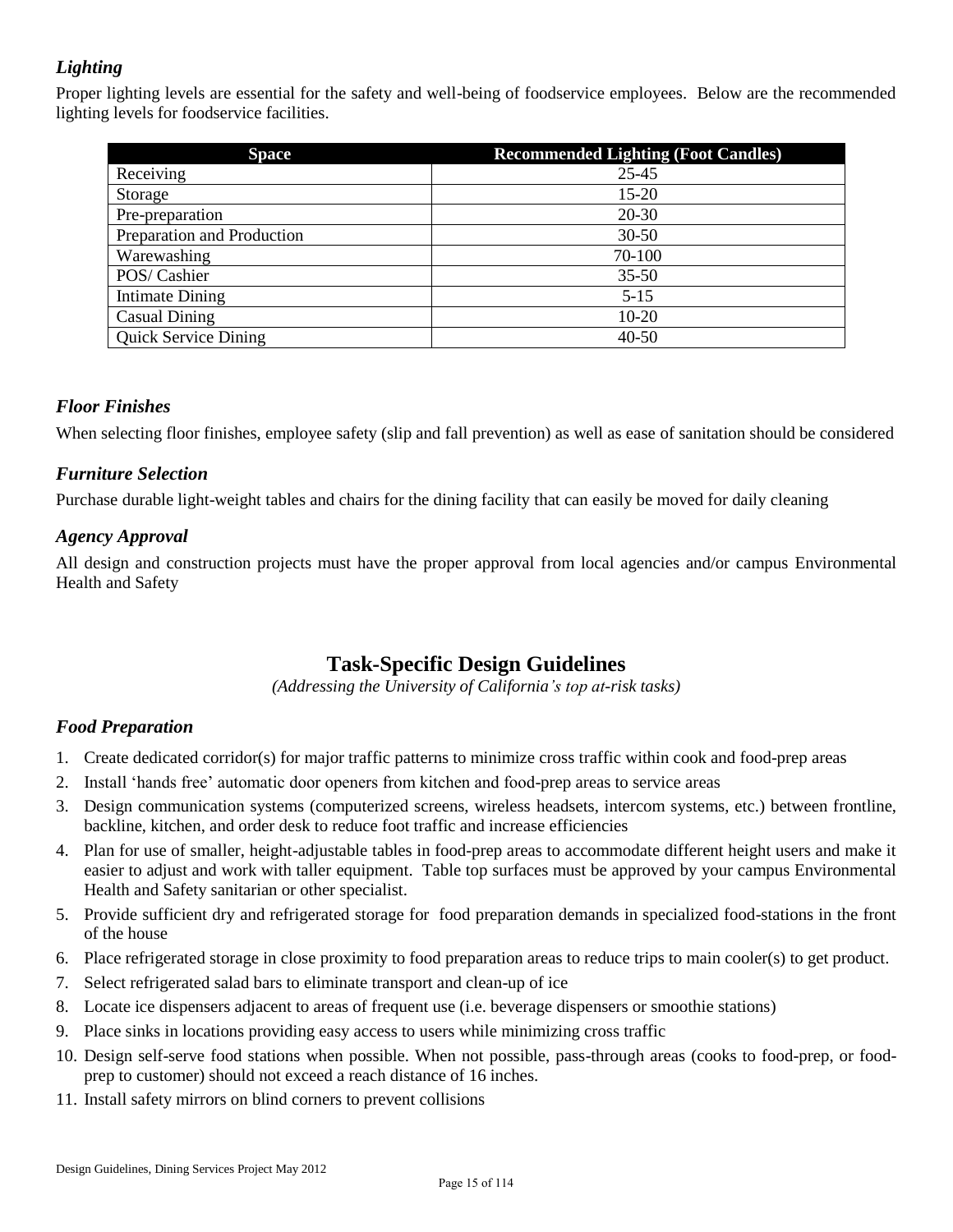# *Dishroom*

- 1. Provide the appropriate ware washing machine to the specific dining commons. Flight type machines are used where there are more than 600 people served per meal.<sup>1</sup>
- 2. If using a single belt return, the height of the belt should be 36 inches and collection of dirty ware can occur from both sides of the belt.
- 3. If using a tray accumulator, design so the forward reach from edge of break down area to the tray or dishes does not exceed 16 inches and the overhead reach to the top carriage does not exceed 58 inches<sup>2, 3</sup>
- 4. Provide removable racks on the tray accumulator to make it easier to clean
- 5. When using a tray accumulator, provide a conveyor belt to transport dirty ware and racks to the ware washing machine and design so the other end of the belt is located close to and at the same height as the ware washing machine to reduce lifting and reaching.
- 6. The length of the overhead hose should allow for the nozzle not to exceed 40 inches from the floor to reduce awkward reaching motions. The nozzle should provide a locking mechanism for the trigger to reduce repetitive and sustained squeezing.
- 7. For user satisfaction, nozzle design should allow water flow rate of at least 1 gpm and to save water no more than 1.6 gpm
- 8. Use high temperature hoses which provide 80-150 psi to clean the dirty ware
- 9. Recess the under counter hose holder to prevent it from protruding when the hose is being used
- 10. Provide adequate drainage in the floor for the daily amount of water and manual cleaning

#### *Pot/Pan Washing*

- 1. Provide a separate pot/pan washing area from the dish room
- 2. Provide a turbo wash unit for the pot/pan area
- 3. Provide pot washing machines as needed
- 4. The length of the overhead hose should allow for the nozzle not to exceed 40 inches from the floor to reduce awkward reaching motions. The nozzle should provide a locking mechanism for the trigger to reduce repetitive and sustained squeezing. $4,5$
- 5. For user satisfaction, nozzle design should allow water flow rate of at least1 gpm and to save water no more than 1.6  $gpm<sup>6</sup>$
- 6. Use high temperature hoses which provide 80-150 psi to clean the dirty ware
- 7. Install 1-lb wall-mounted liquid soap and sanitizer dispensers near the end of counter

#### *Loading Docks*

- 1. Provide adjacencies between the loading dock, stockroom, preparation, cooking, and serving functions to limit the number and distance of material handling transfers required to transport products
- 2. Design modular loading dock (bays, vehicular access, waste bins, materials handling equipment) to adapt to work process changes
- 3. Match dock loading platform heights with the type of truck(s) servicing the facility. Typical docks are 55 inches above grade level to accommodate most trucks. Equip at least one loading berth with a dock leveler to accommodate varying truck platform heights.
- 4. Provide automated lift system to transport goods from dock surface to ground level
- 5. Install edge guards and dock bumpers in each loading berth
- 6. Provide steps with rails in each loading berth to promote safe employee access
- 7. Provide ramp to connect dock with truck parking area to facilitate use of hand trucks/carts from small trucks and vans. Ramp should have maximum slope of 1:12 and comply with ADA guidelines.
- 8. Provide canopy extending 48 inches beyond edge of dock platform. Canopy height must accommodate trucks servicing the facility.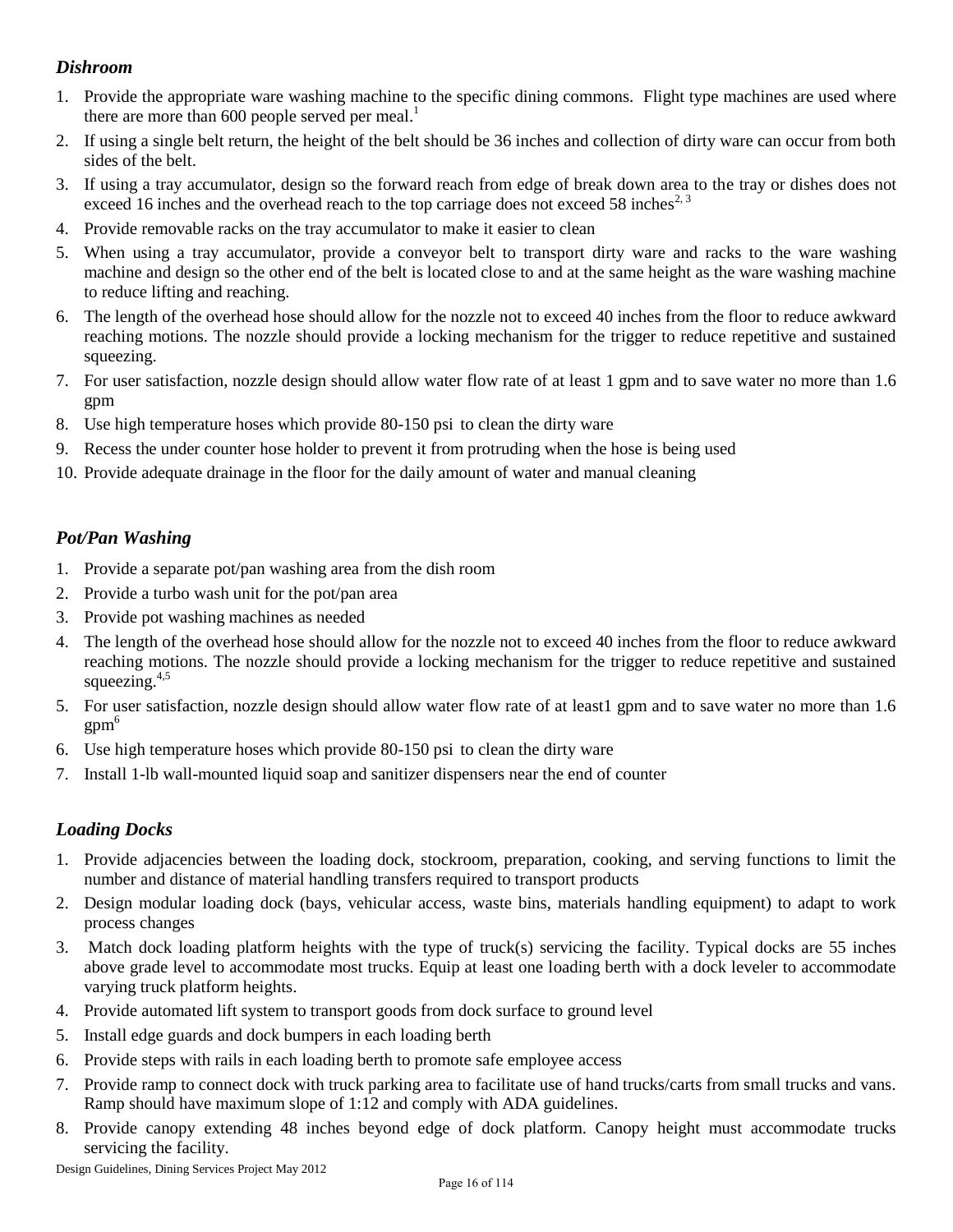- 9. Ensure the trucks servicing facility have access to loading dock via driveways or service roads with minimal pedestrian or bicycle traffic.
- 10. Provide manually adjustable lighting in each loading berth to illuminate the interior of trailers
- 11. Provide automatic doors with sufficient width to accommodate loaded pallet jacks
- 12. Keep loading dock, storeroom and food preparation areas on same level. If not possible, locate storerooms adjacent to freight elevators in multi-level environments
- 13. Position dumpsters below dock level and provide sufficient, dedicated space to accommodate the use of automated lifting equipment
- 14. Avoid grades at dock to avoid rolling of vehicles and containers away from dock. Use chocks, wheel stops, dock locks, or hooks on axles to prevent rolling
- 15. Provide staging area inside building adjacent to the loading dock to inventory and organize received goods
- 16. Provide durable, slip-resistant, level concrete dock surfaces that are easy to clean and maintain. Avoid thresholds, lips, and uneven drains
- 17. Include a wet room/wet area with hose connections and drainage to sanitation system to clean equipment such as trash containers, carts and floor mats
- 18. Provide electrical and utility hookups for equipment used on the loading dock. Consider the size and voltage of electrical hook-ups, the size and coupling of utility hook-ups, the number of hookups to meet demands, and the placement of hookups to limit cords, hoses and cables in walkways and high traffic areas.

#### *Storerooms*

- 1. Provide separate functional storage areas (i.e. dry storage, freezer, produce and dairy coolers, meat and meat thawing coolers, and prep area) that are large enough to promote organization and efficient access to products
- 2. Provide sturdy, adjustable stockroom equipment (shelving, racks, etc.) that support the weight of items stored on them.
- 3. Provide mobile equipment (i.e. wheeled shelving) to accommodate re-design and cleaning needs
- 4. Keep loading dock, storeroom and food preparation areas on same level. If not possible, locate storerooms adjacent to freight elevators in multi-level environments.
- 5. Design storage areas and circulation paths to accommodate size and type of lifting/moving equipment used (i.e. forklifts, carts, pallet jacks/lifts)
- 6. Use doors with windows and domed mirrors in corners to avoid collisions and improve sight lines
- 7. Install double doors that accommodate pallets and pallet jacks at each end of storeroom to promote movement through the area and limit crossover traffic
- 8. Provide automatic door openers to facilitate movement through the storeroom.
- 9. Provide durable, slip-resistant and easy to clean quarry tile or concrete on storeroom floors. Floors should be continuous and level with no ramps, thresholds, lips or uneven drains.
- 10. Install glazed, ceramic tile on storeroom walls for cleaning purposes
- 11. Use wall-hung and ceiling mounted equipment and track systems to eliminate the legs, pedestals and other supports mounted on floor for ease of cleaning and movement
- 19. Provide electrical and utility hookups for equipment used in the storeroom. Consider the size and voltage of electrical hook-ups, the size and coupling of utility hook-ups, the number of hookups to meet demands, and the placement of hookups to limit cords, hoses and cables in walkways and high traffic areas.
- 12. Use sliding rather than swinging doors to optimize space and avoid collisions

#### *Transporting Food*

1. Catering kitchen should be in close proximity with and on the same level as the loading dock

2. For locations with multiple levels:

Design Guidelines, Dining Services Project May 2012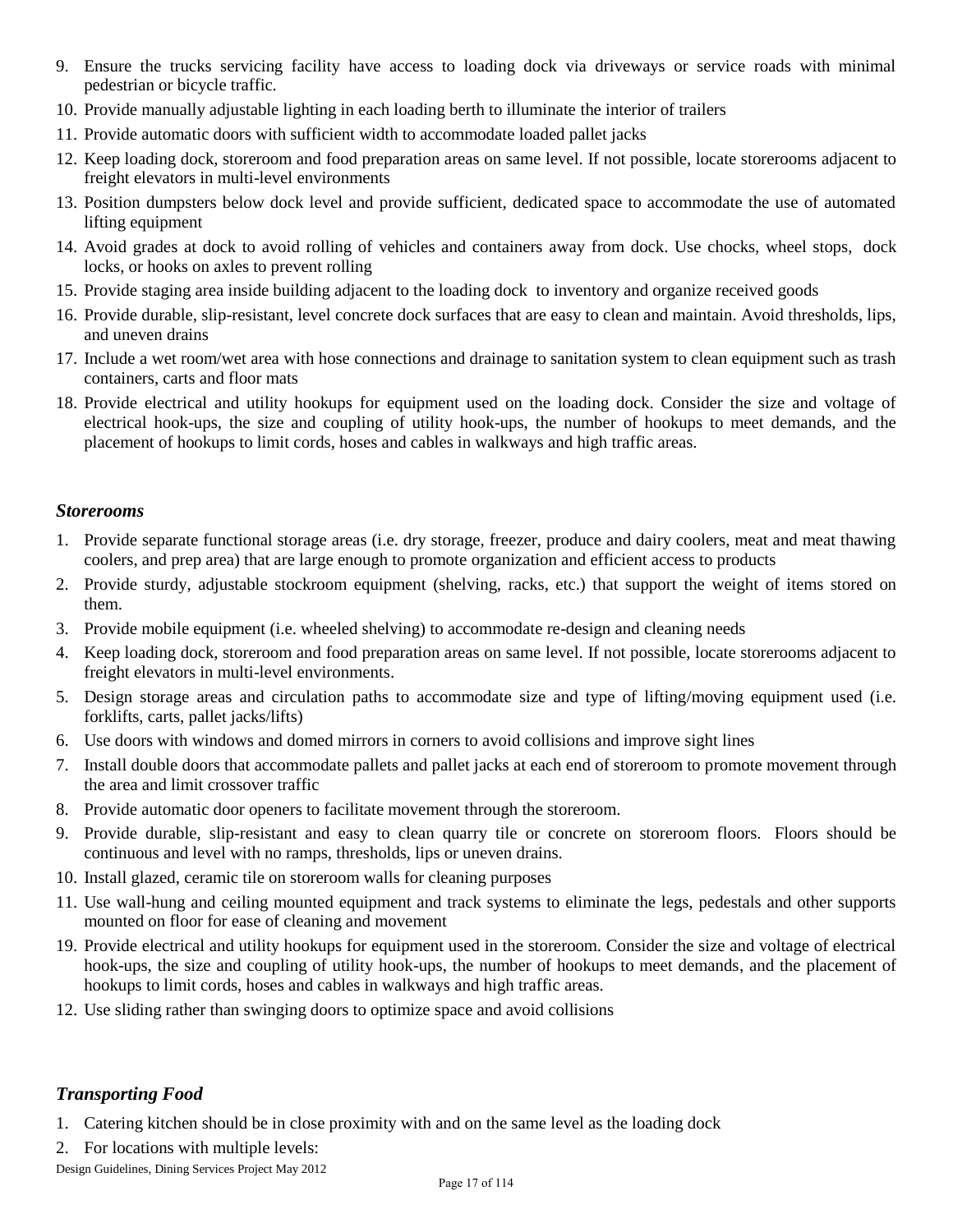- a. Install adequate freight elevators and/or dumbwaiters for catering to minimize traffic
- b. The distance from the service elevator to the catering kitchen and prep areas shall be a maximum distance of 50 feet with no impediments (stairs, textured surfaces, bumps, drains, slopes greater than 2% incline)
- 3. Design and install hydraulic lifts onto loading dock for ease of transfer and transport*.* If docks are not equipped with hydraulic lift, allow sufficient space to accommodate either mobile or stationary lifts or an ADA compliant ramp.
- 4. Provide sufficient dedicated storage space for transits and carts. Location of storage should be in close proximity so as to avoid unnecessary transporting of equipment.

## *Material Handling*

- 1. Provide refrigerated salad bars which provide access from all sides. Installation of electrical, plumbing, and drainage systems (floor troughs with suspended, non-skid grating) must accommodate placement of salad bar.
- *2.* Provide storage space under salad bar with slide out shelves if the design allows.

3. Include design and space for a total Fat Oil Grease (FOG) management system (including equipment) that automatically dispenses, contains, monitors, extracts, transports and filters cooking oil for immediate on-premise recycling and use

4. Provide adequate space around fryers for FOG machines to be used for removal (either by staff or by outside vendor)

5. Provide storage space/area (recessed, if necessary) for the FOG machine near the largest fryers; include electric outlet for recharging

6. Provide adequate space adjacent to milk, soda, and frozen yogurt dispensers for equipment maintenance, loading/unloading products, including space for storing a step stool or safety ladder. Install soda dispensers in close proximity to storeroom to limit distance supplies must be transported.

7. Specify adjustable or variable height and depth counters to accommodate varying sizes and designs of these dispensing machines so they can be accessed easily when loading and cleaning them.

8. Design for installation of gravity-assisted ice dispensing machines with integrated portable totes and carts (see product recommendations for product details)

9. Installation of electrical, plumbing, and drainage systems (floor troughs with suspended, non-skid grating) must accommodate placement of ice machines

10. Locate ice machines close to where ice is used most frequently .

11. Provide adequate aisle space in bakery to accommodate the movement of automatic bowl lifters

12. Provide door width and height in bakery to accommodate an automatic bowl lifter (see product recommendations for product details).

13. Design equipment storage in dining areas under self-serve counters with slide out shelves (for waffle irons, toasters, etc).

14. Designate one (or more) cooler or walk-in specifically for transits and carts that hold prepared food (before final preparation and serving). Cooler should be shallow with no shelving to accommodate one row of transits.

15. Include sufficient storage for pots and pans to prevent congestion and stacking pots and pans to unsafe heights. Shelf height with equipment stored should not exceed 70"

16. Allow for a minimum of 24-inch by 43-inch space next to large tilt kettles, skillets, etc. to accommodate material handling devices and carts

17. Counter space next to steamers, convection, and combi ovens should be at least 22-inches by 13-inches to provide sufficient space for unloading full-sized pans

18. Floor troughs with suspended, non-skid grating should be integrated into the design at all ice machines, tilting skillets, kettles, vertical cutter and mixers, and dish/pot washing areas to minimize slip hazards from water on the floor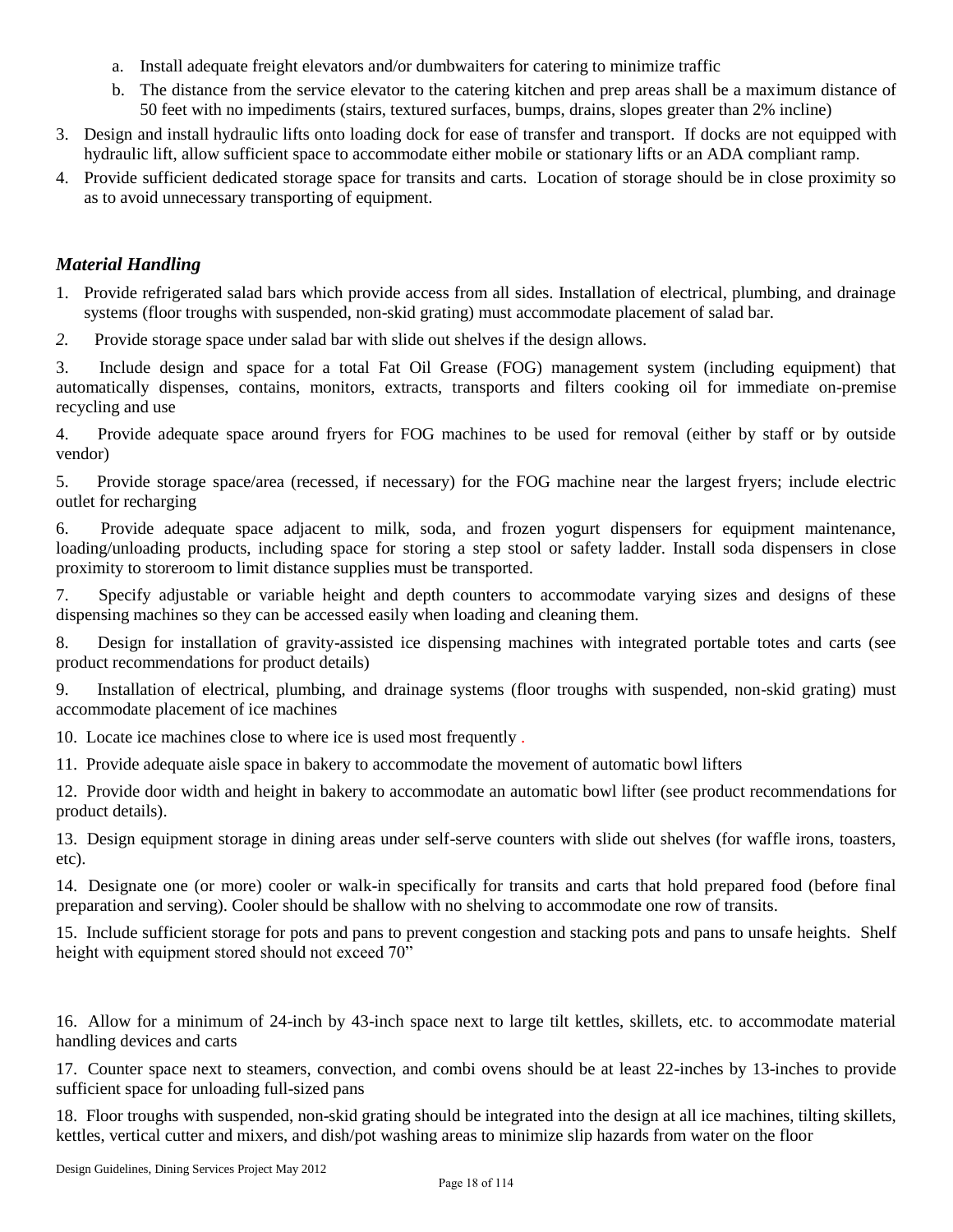# *Material Handling*

- 1. Provide refrigerated salad bars which provide access from all sides. Installation of electrical, plumbing, and drainage systems (floor troughs with suspended, non-skid grating) must accommodate placement of salad bar.
- 2. Provide storage space under salad bar with slide out shelves if design apermits
- 3. Include design and space for a total Fat Oil Grease (FOG) management system (including equipment) that automatically dispenses, contains, monitors, extracts, transports and filters cooking oil for immediate on-premise recycling and use
- 4. Provide adequate space around fryers for FOG machines to be used for removal (either by staff or by outside vendor)
- 5. Provide storage space (recessed, if necessary) for the FOG machine near the largest fryers; include electric outlet for recharging
- 6. Provide adequate space adjacent to milk, soda, and frozen yogurt dispensers for equipment maintenance, loading/unloading products, including space for a step stool or safety ladder. Install soda dispensers in close proximity to the storeroom to minimize the distance that supplies must be transported.
- 7. Specify adjustable or variable height and depth counters to accommodate varying sizes and designs of soda, milk, and frozen yogurt dispensing machines so they can be accessed easily during loading and cleaning
- 8. Design for the installation of gravity-assisted ice dispensing machines with portable totes (**see product recommendation sheet for product details**)
- 9. Installation of electrical, plumbing, and drainage systems (floor troughs with suspended, non-skid grating) must accommodate placement of ice machines
- 10. Locate ice machines close to where ice is used most frequently
- 11. Provide adequate aisle and door clearance in bakery to accommodate the movement of automatic bowl lifters
- 12. Design equipment storage in dining areas under self-serve counters with slide out shelves (for waffle irons, toasters, etc.).
- 13. Designate one (or more) cooler or walk-in specifically for transits and carts that hold prepared food (before final preparation and serving). Cooler should be shallow with no shelving to accommodate one row of transits.
- 14. Include sufficient storage for pots and pans to prevent congestion and stacking pots and pans to unsafe heights. Shelf height should not exceed 70".
- 15. Allow for a minimum of 24-inch by 43-inch space next to large tilt kettles, skillets, etc. to accommodate material handling devices and carts
- 16. Counter space next to steamers, convection, and combi ovens should be at least 22-inches by 13-inches to provide sufficient space for unloading full-sized pans
- 17. Floor troughs with suspended, non-skid grating should be integrated into the design at all ice machines, tilting skillets, kettles, vertical cutter and mixers, and dish/pot washing areas to minimize slip hazards from water on the floor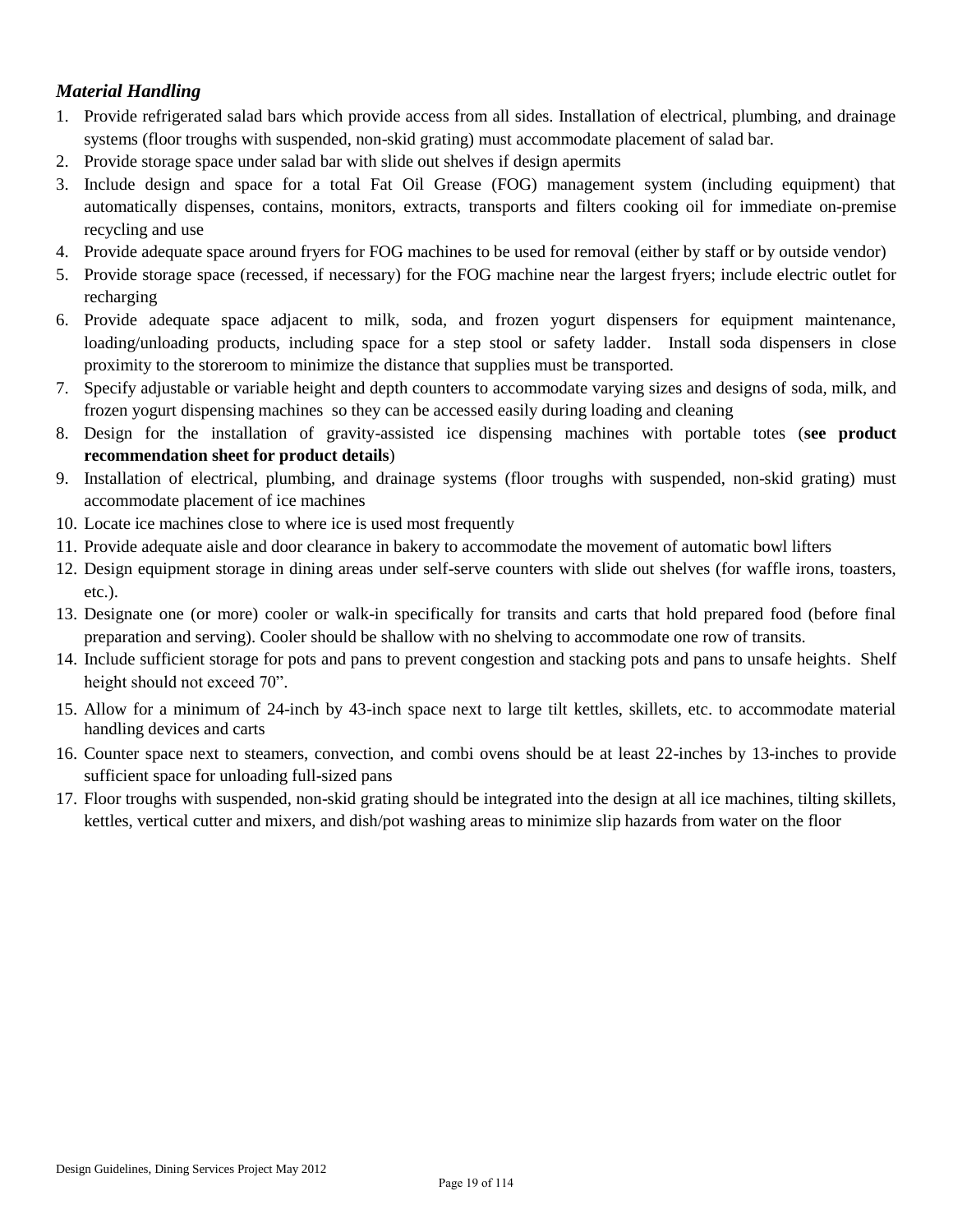#### *References*

Birchfield, John C. and Sparrowe, Raymond T. (2007). *Design and Layout of Foodservice Facilities, 3rd Edition*. Hoboken, New Jersey: John Wiley & Sons, Inc.

 Eastman Kodak Company. (2004). *Kodak's Ergonomic Design for People at Work, 2nd Edition*. Hoboken, New Jersey: John Wiley & Sons, Inc.

ErgoMatters® *Standing Workstation Guidelines*, Volume 1, Number 25. 19 December 2011 <http://www.statefundca.com/safety/ErgoMatters/StandingGuidelines.asp>

Foodservice Research International. *An Investigation of Ergonomic Design and Productivity Improvements in Foodservice Production Tables.* Blackwell Publishing, 2005

Greenbaum, Sophia. *Whole Building Design Guide – Loading Dock.* National Institute of Building Sciences.04-21-2011. <http:www.wbdg.org/design/loading dock.php>

Humantech, *The Handbook of Ergonomic Design Guidelines,* 2009

Kroemer, K.H.E. and Grandjean, E. (2005). *Fitting the Task to the Human, 5th Edition.* New York: Taylor & Francis.

Minnesota Department of Children, Families and Learning. *School Food Service Musculoskeletal Injury Prevention* 

*Evaluation Tool*. (2008)

Occupational Health and Safety Agency for Healthcare in BC. *An Ergonomics Guide for Kitchens in Healthcare.* 2003

Sanders, Mark S. and Ernest J McCormick. (1993) *Human Factors in Engineering and Design, 7th Edition*. New York: McGraw-Hill.

US Department of Justice. (2010) *ADA 2010 Guidelines for Accessible Design 2010*. http://www.ada.gov/2010ADAstandards\_index.htm

Handbook AS-70.1 (2005) *Updated with Postal Bulletin Revisions through November 9, 2006*. http://www.apwu.org/dept/ind-rel/usps\_hbks/as-series/as-701%20material%20management%2011-06%20(3.81%20mb).pdf

Nation's New Restaurant. (2006) *Safety often overlooked in professional kitchen design.* http://findarticles.com/p/articles/mi\_m3190/is\_42\_40/ai\_n16788810/

Occupational Health and Safety Agency for Healthcare in BC. *An Ergonomics Guide for Kitchens in Healthcare.* 2003

EPA Water Sense. (2011) *Pre-Rinse Spray Valves Field Study Report.*  http://www.epa.gov/WaterSense/docs/final\_epa\_prsv\_study\_report\_033111v2\_508.pdf

Roy Mech. (2011) *Human Sizes.* http://www.roymech.co.uk/Useful\_Tables/Human/Human\_sizes.html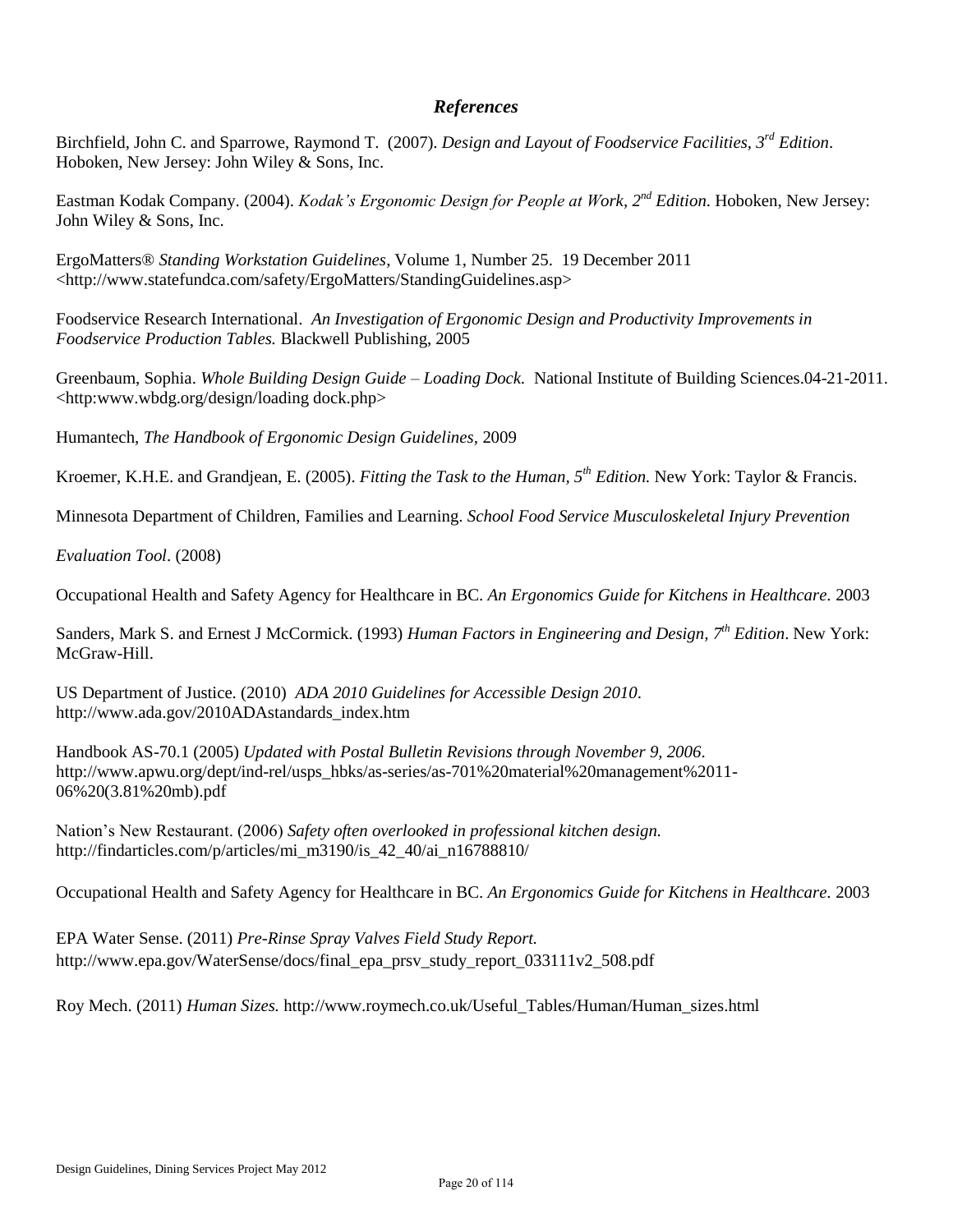# **Design Guidelines Appendix**

*Space Requirements* 

# *Aisle Space*

| <b>Space Description</b>               | <b>Aisle Width</b> |
|----------------------------------------|--------------------|
| Single aisle with limited equipment    | $3.0$ feet         |
| Double aisle with limited equipment    | $4.5$ feet         |
| Single aisle with protruding equipment | $4.5$ feet         |
| Double aisle with protruding equipment | $6.0$ feet         |
| Aisle with little traffic              | $4.0$ feet         |
| Aisle with major traffic               | $6.0$ feet         |

# *Storage Space*

| <b>Type of Food Operation</b>                                              | Dry Storage*            | <b>Paper/Cleaning Supplies</b> | <b>Refrigerated Storage</b> |
|----------------------------------------------------------------------------|-------------------------|--------------------------------|-----------------------------|
| <b>Fast Food</b>                                                           | 50-125 square feet      | 60-100 square feet             | 90-120 square feet          |
| <b>Small Restaurant</b>                                                    | 100-150 square feet     | 75-120 square feet             | 120-150 square feet         |
| Medium Restaurant or<br><b>Small Institution</b>                           | 200-300 square feet     | $120-175$ square feet          | 180-240 square feet         |
| Large Restaurant or<br><b>Medium Institution</b>                           | $400-1000$ square feet  | 175-250 square feet            | $240-400$ square feet       |
| Large Institution with<br>simple menu                                      | $1000-2500$ square feet | $250-300$ square feet          | $400-600$ square feet       |
| Large Institution with<br>complex menu, catering<br>facilities, snack bars | $3000+$ square feet     | $300+$ square feet             | 600-900 square feet         |

\*Additional space for staging product should also be considered.

## *Kitchen and Dining Room Size*

| <b>Type of Food Operation</b>                    | <b>Meals per Day</b> | <b>Dining Room Size</b> | <b>Kitchen Size</b> |
|--------------------------------------------------|----------------------|-------------------------|---------------------|
| Restaurant, table service, 100 seats             | 1000                 | 1400 square feet        | 1300 square feet    |
| Restaurant, table service, 175 seats             | 1800                 | 2625 square feet        | 2000 square feet    |
| Hospital, cafeteria, and 200-bed<br>tray service | 600                  | 2250 square feet        | 2300 square feet    |
| College cafeteria, 350 seats                     | 1400                 | 4200 square feet        | 1500 square feet    |
| University cafeteria and catering                | 2400                 | 5625 square feet        | 2530 square feet    |
| Coffee shop, 100 seats                           | 800                  | 1225 square feet        | 850 square feet     |